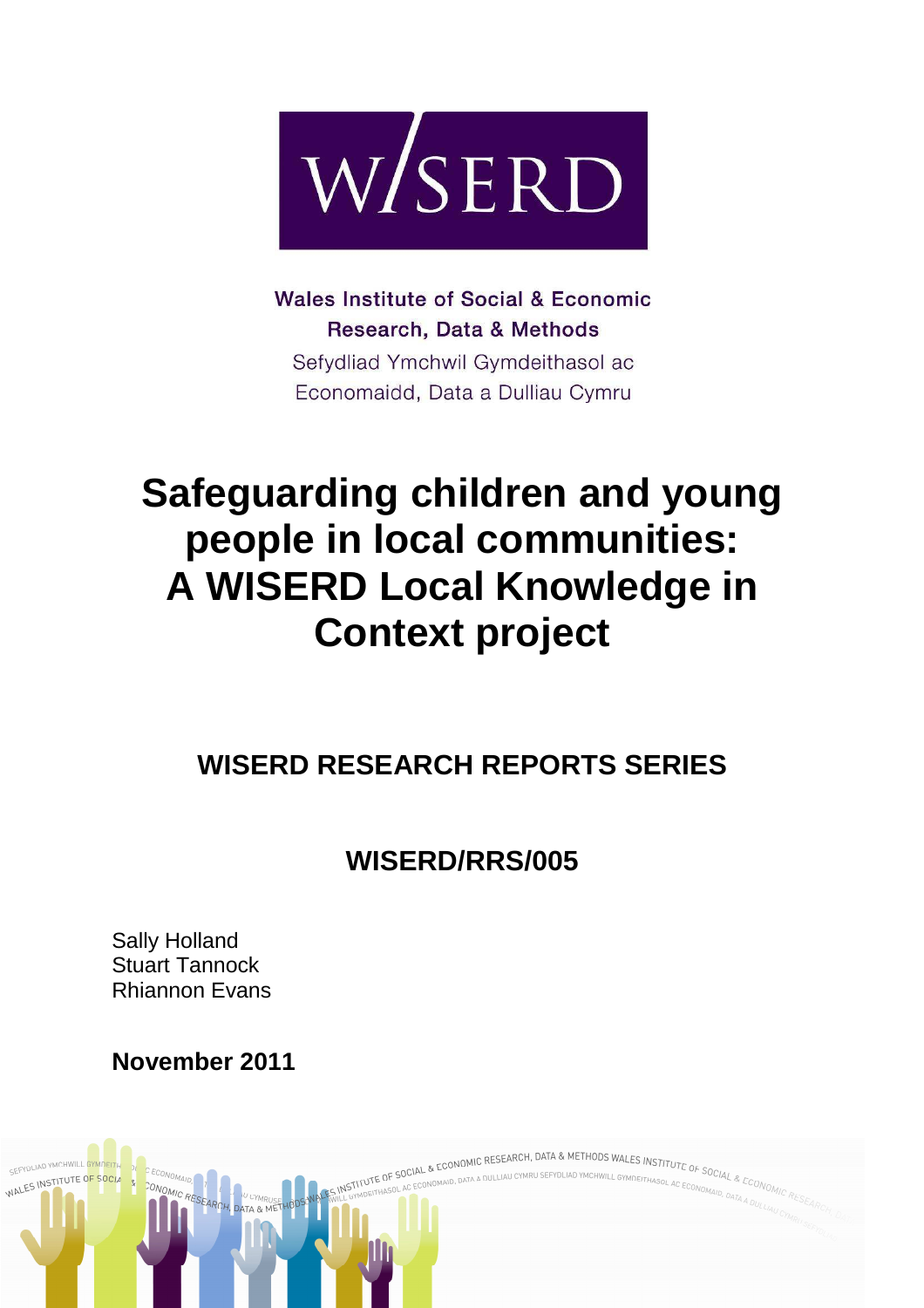# **Authors:**

Sally Holland, Cardiff University Stuart Tannock, Cardiff University Rhiannon Evans, Cardiff University

# **Address for Correspondence:**

Sally Holland Cardiff University School of Social Sciences Glamorgan Building **Cardiff** CF10 3WT

Email: HollandS1@cardiff.ac.uk

Tel: +44 (0)2920876910

# **WISERD Hub Contact:**

Cardiff University 46 Park Place **Cardiff** CF10 3BB

Tel: +44 (0) 2920879338

Email: wiserd@cardiff.ac.uk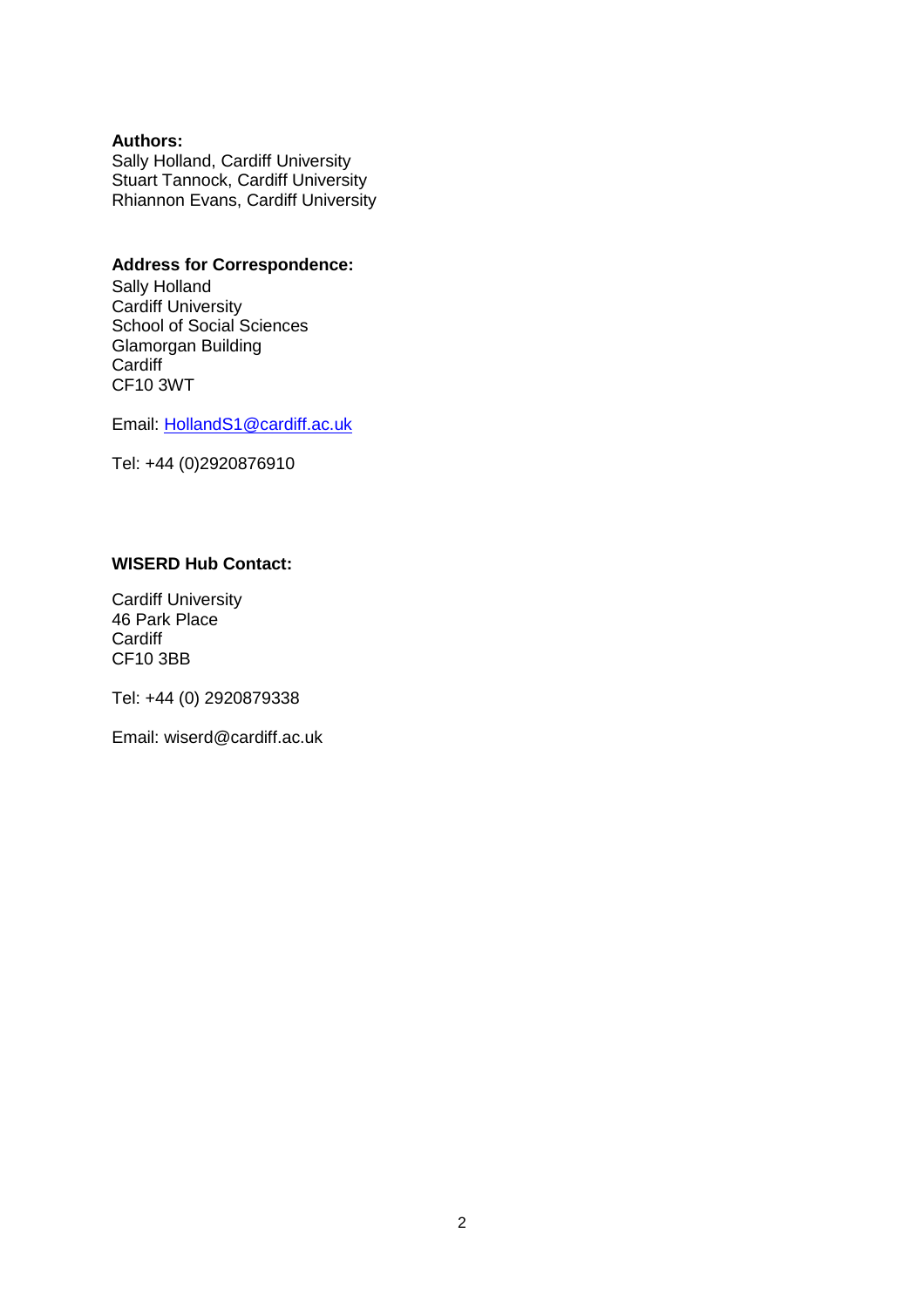# **Introduction and aims of the project**

This study, carried out between 2009 and 2011, was set within the context of the safeguarding children policy agenda, particularly the notion that child protection is 'everybody's business'<sup>1</sup>. The research aimed to explore everyday safeguarding of children at neighbourhood level, including how safeguarding is seen, experienced and carried out by residents, community leaders and professionals. In the research, safeguarding was seen as a concept that included, but was broader than, child protection. In the Welsh Assembly Government's guidelines for professionals 'Working Together' (Welsh Assembly Government, 2006: 6), safeguarding is 'Protecting children from abuse and neglect; preventing impairment of their health or development; and ensuring that they receive safe and effective care; so as to enable them to have optimum life chances'. In other words, safeguarding includes statutory child protection investigations and interventions, the prevention of abuse and a more general imperative to optimise children's well being, now and in the future.

The research relates to two areas of contemporary life that have provoked concern in recent years. One has been that some children, such as Victoria Climbie and Peter Connolly in London, can slip beneath the radar of their local community and their maltreatment seemingly go un-noticed . The other has been that children's, and indeed adults', lives have become poorer because of our collective inability to trust children to navigate their neighbourhoods independently for play or travel (Gill, 2007) and our unwillingness as adults to interact with stranger children and young people in the community, either to help or regulate them (Furedi, 2008; Guldberg, 2009). Reflecting those two areas of debate and discussion, the project has explored the following question and sub-questions:

How do members of a local community understand and perform the safeguarding of children in their midst?

- How are children safeguarded through informal networks and how are decisions made to make formal reports of concerns?
- How are notions of children as a risk, as well as at risk, enacted within a specific locale?
- What are the perceived geographies of safety/risk in a neighbourhood?

 $\overline{a}$ <sup>1</sup> This phrase appears to have originated in the Every Child Matters Programme in England, although the wording does not occur in the original Green Paper. It is now commonly used in local and national governmental and organisational statements about children's safeguarding.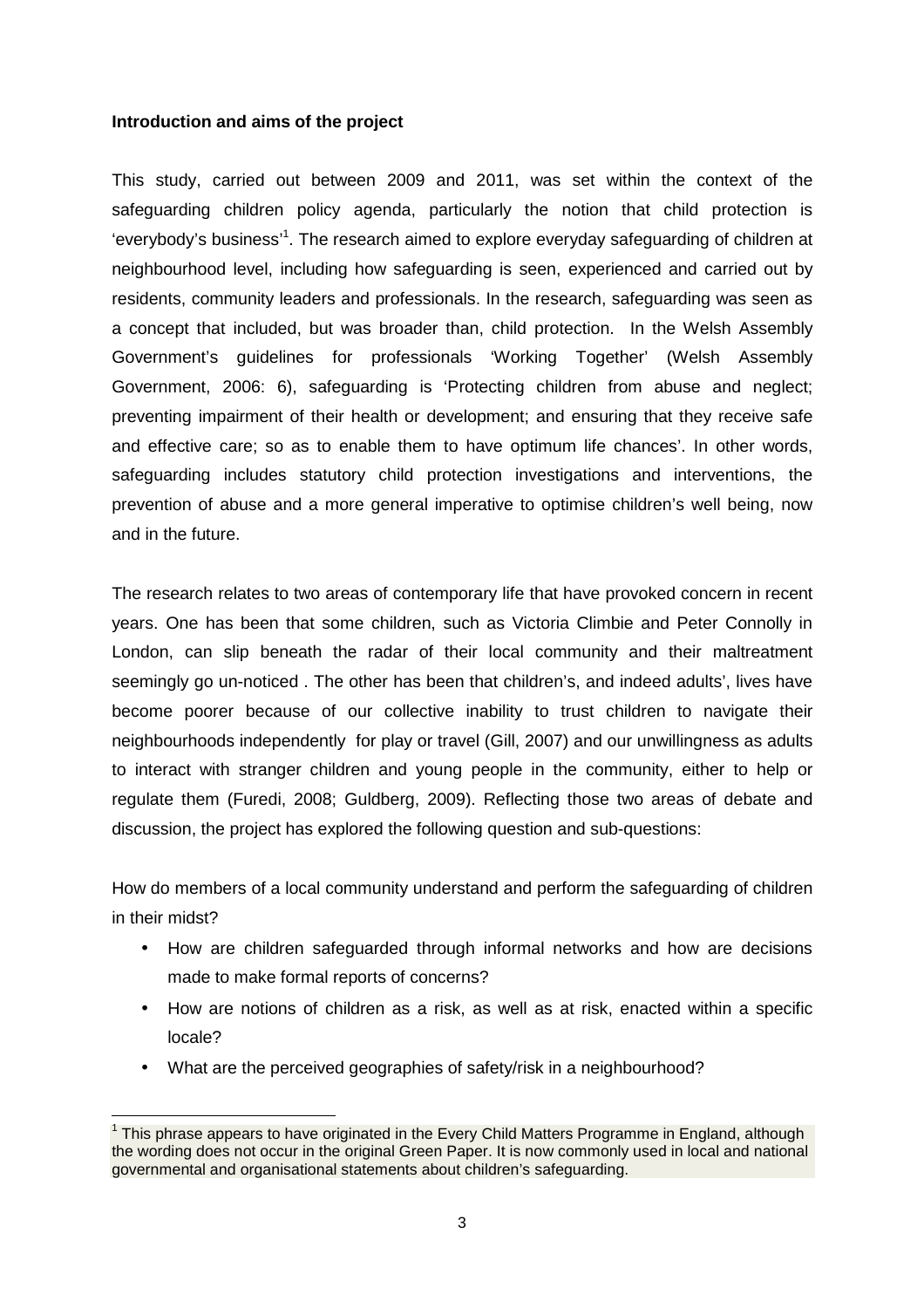What are neighbourhood experiences and perceptions of formal and community safeguarding agencies?

#### **Relevant literature**

There is a wide range of potentially relevant literature and research evidence in the area of safeguarding children in communities. Much of this is outlined in a literature review produced as part of this project (Holland et al., 2011b). It is not possible to do justice to the literature in this area in this brief report but, in brief, it can be noted that there is much empirical evidence relating to the prevalence of informal care of children in neighbourhoods, particularly shared child care between friends and family (Speight et al., 2009). Dex (2003:9) observes that informal childcare is the 'substance or glue' of communities. Beyond child care, informal support networks are important across social class divides. Nonetheless, researchers have focused, in particular, on documenting the existence of such networks in poor and lowincome neighbourhoods in Britain, often challenging widespread stereotypes that such environments are beset by a lack of social cohesion and breakdown of traditional family and community ties (Ghate and Hazel, 2002; Gill et al., 2002; Gillies, 2008; Seaman et al., 2005).

There is less empirical research in the area of community members' relationships with formal safeguarding services, with most of it concentrating on relationships between professionals and identified service recipients, rather than neighbourhood residents in general. There are only a small number of studies that explore adults' willingness to intervene to care for or regulate other people's children in their community. One-third of serious referrals to the NSPCC help-line are reported to be from worried neighbours (BBC 2008), but there is also some evidence that calls from non-professionals regarding children at risk of harm are treated less seriously than those from professionals (Munro, 1996; Broadhurst et al., 2010).

Despite a public perception that adults are unwilling to intervene with other people's children in public (Elliott and Frean, 2008; Furedi, 2008), surveys of UK adults find the majority stating that they would intervene if they saw children or young people causing harm in public (Barnes, 2007; Ipsos MORI, 2006). Nonetheless, as Barnes has noted, such research questions tend to reinforce the sense that unaccompanied children and young people present a risk to others. We note in our literature review that there appears to have been less emphasis on looking after (as opposed to regulating) other people's children in public places (Holland et al.,2011b).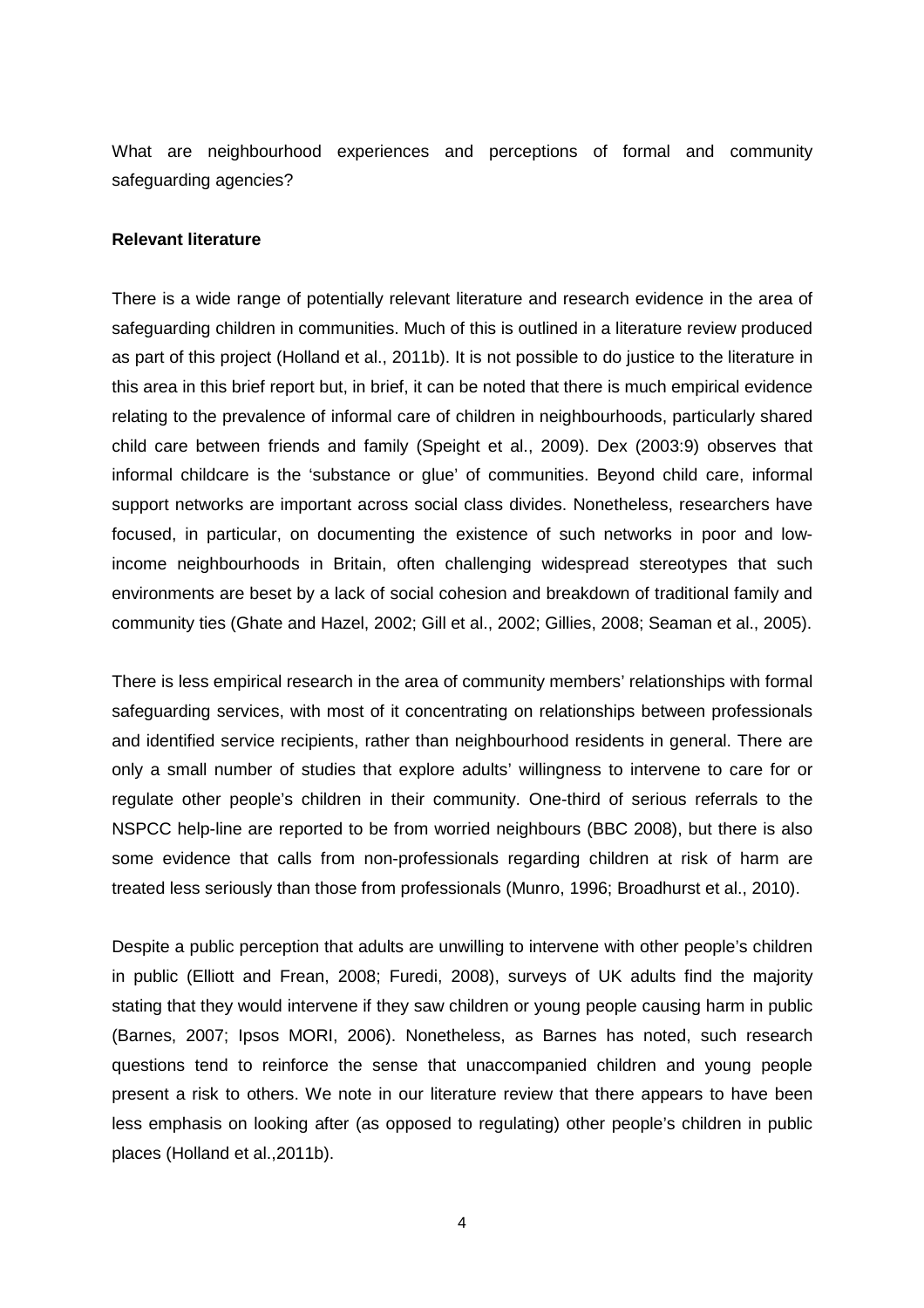# **Research methods**

The research took place in two neighbourhoods in the valleys region of south Wales. A complementary doctoral project is underway in a city suburb. The sites were chosen to complement the larger WISERD localities project. Connections with the neighbourhoods were made on the recommendations of community and voluntary sector workers. The first, and primary site, which we have named 'Caegoch' is characterised by a high level of community development activity. This meant that there was an identifiable group of local activists, most of whom were residents, to consult regarding research design, the best ways to contact potential participants and to develop the research aims and scope to encompass local concerns. Caegoch has high levels of social housing, once built to house the families of miners. Almost all local mines are now closed and there are above-average levels of unemployment and child poverty in the neighbourhood. The second site, which we have named Bryndwr, was chosen because it is geographically close to Caegoch and, therefore, receives the same local authority and statutory services. It provides some contrast to Caegoch in terms of mix of housing tenure, encompassing an old village community, some housing association homes and a large area of owner-occupied housing, some of it recently built. Both neighbourhoods are surrounded by open countryside but located near to a large south Wales town.

The majority of research data in the project was generated in Caegoch, where at least 40 residents (aged 3 to 80) and workers took part in the research. Caegoch proved to be the area where access to potential research participants proved more straightforward, largely through 'snowball' networking, following a series of initial introductions from community workers. We view Caegoch as the primary research site. In Bryndwr, twelve parents and grandparents, 8 young people and 6 professionals and other local workers took part in the research study. Data and analysis from Bryndwr are used as a secondary point of comparison and included where they provide further insight or depth to the findings.

The research design could be characterised as a case study exploration of child safeguarding in specific neighbourhoods. A case study provides the opportunity to explore an extensive research topic through gaining intensive knowledge of a bounded subject (Thomas, 2011). In this project, the neighbourhood is seen as the bounded subject, rather than a particular type of participant or other social setting. Data generation methods adapted to local conditions as the research developed. Early exploratory work involved discussions with key community leaders, a parents' group and a young children's group for advice on research design. In the first phase, residents were invited to engage in a range of multi-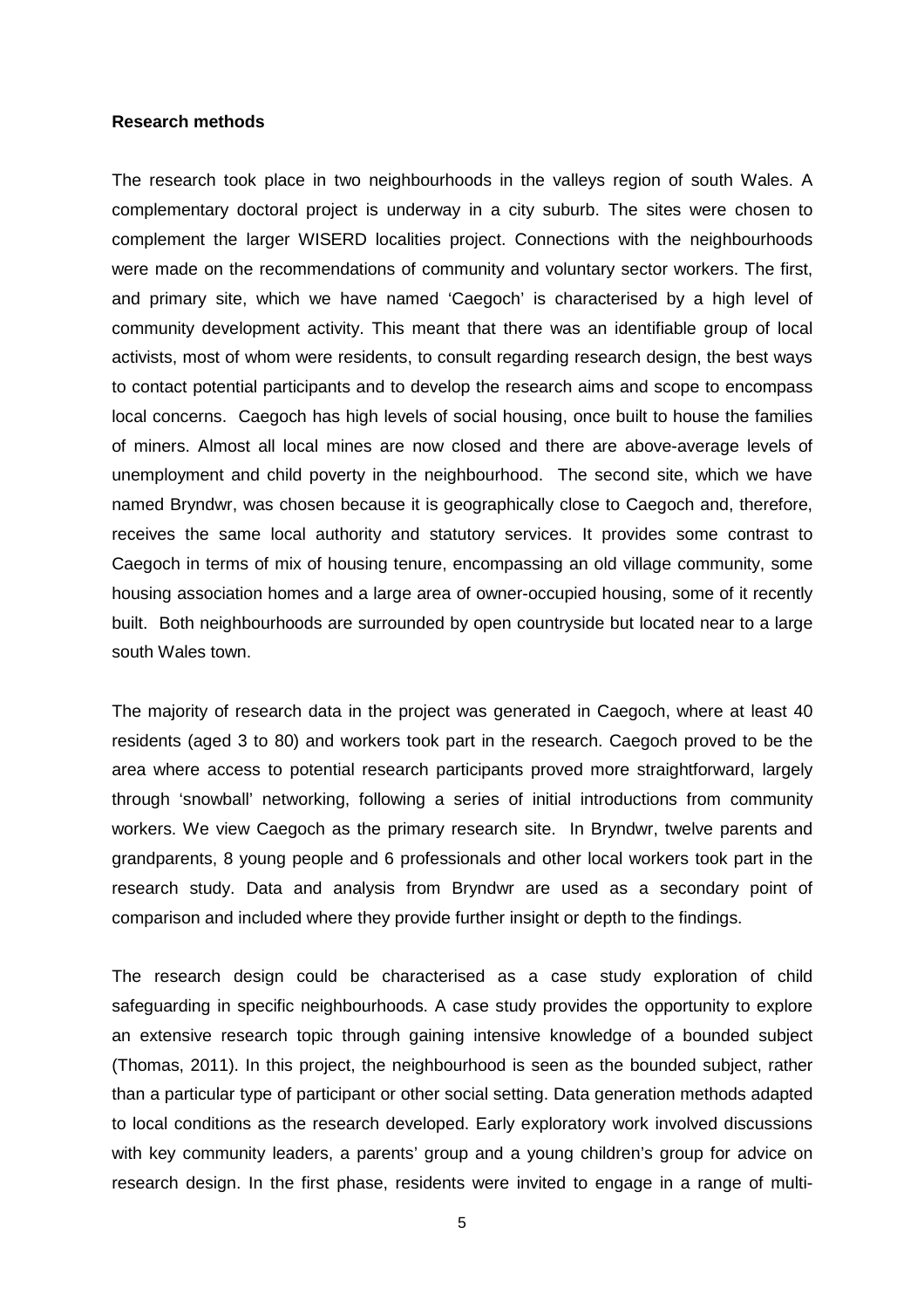modal methods (Dicks et al., 2006) to explore their experiences of child safeguarding on the estate. These are further described in a methodological paper (Holland et al., 2011a). In a second, longer phase of engagement, our primary researcher undertook a sustained period of participant observation. This involved invited observations of community meetings, observation of public spaces and conversations and further interviews with residents and key community players such as councillors, community development workers, school teachers, police, housing and social workers. Historical and contemporary media and policy documents were analysed and detailed field notes kept. Thematic, inductive analysis was managed within the qualitative software package, Atlas ti.

The research design was approved by Cardiff University School of Social Science Research Ethics Committee. Key ethical issues included ensuring informed consent was obtained, protection of participants' confidential information and full anonymisation of individuals and places. Accessible information leaflets were produced to explain the research to residents, including children. It was important to explain to participants that the research did not involve assessing any individual's ability to safeguard children in the community, whilst at the same time making clear our professional obligations should any risk to children or vulnerable adults be disclosed to us. Researchers had enhanced police checks. The broader geographical area, including Caegoch estate, had been subject to negative press coverage over many years and many felt that the area, and micro-localities within the area, were stigmatised. These dynamics and the subject matter itself may have led to guardedness in some of the interviews as residents wished to present a positive narrative about the area and their own practices within it. As researchers we did not wish to add to the stigmatisation of the area and have attempted to produce findings that provide a more complex understanding of children's and families' daily experiences than might be seen in some media depictions of socio-economically marginalised areas of the valleys. In an attempt to improve the level of reciprocity in the engagement, the principal fieldworker agreed to conduct a small further research project in one of the community facilities at the request of the local community organisation.

# **Key findings**

There is a wealth of qualitative data generated by this project, leading to many potential areas of analysis. In this report we focus briefly on two areas of findings that relate most closely to the original research questions. In the conclusion we note some other areas that emerged from the fieldwork, and that have become 'spin-off' further mini-projects. Here we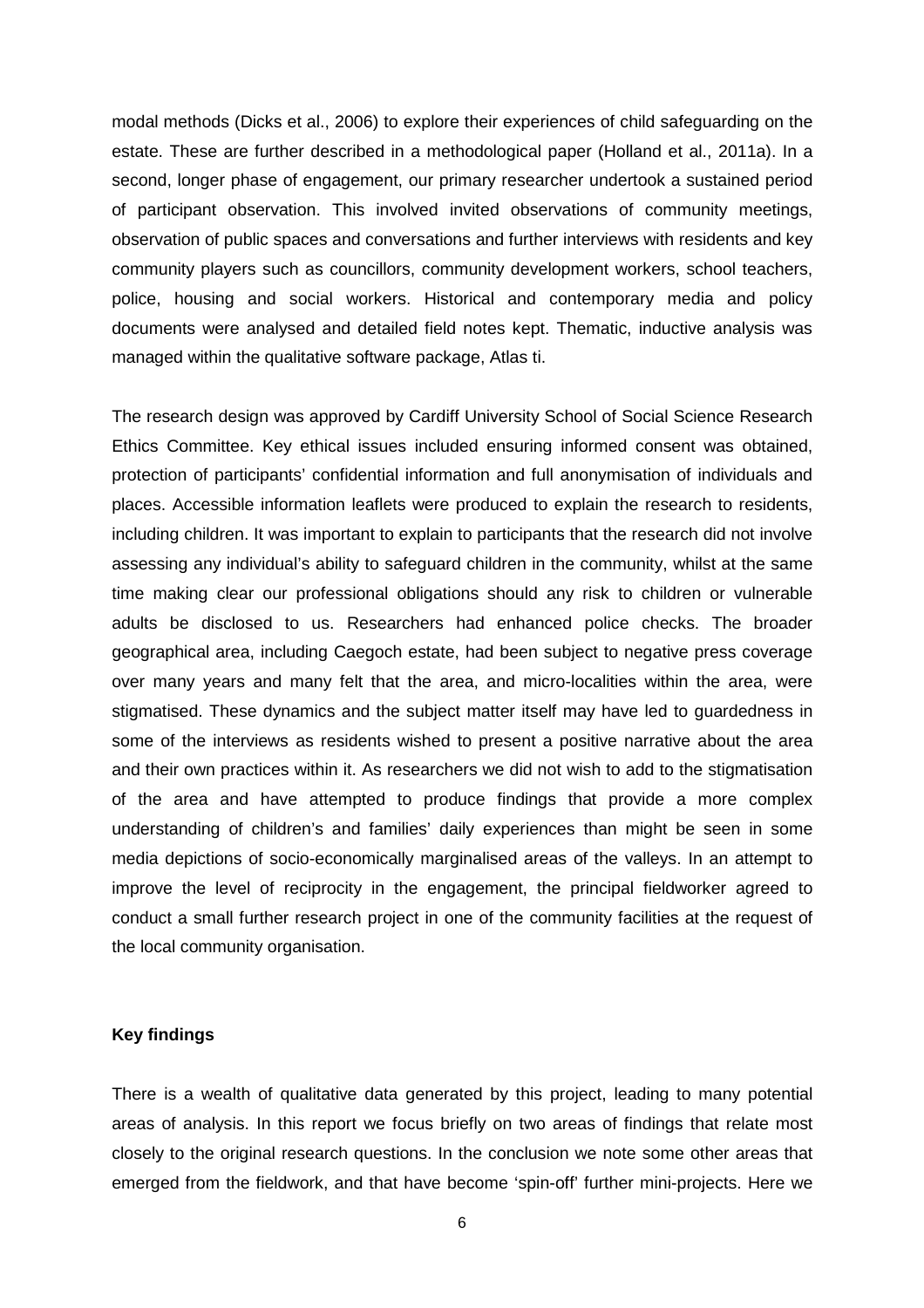concentrate on, firstly, informal care of children and young people at community level and, secondly, relationships between residents, community sector and formal safeguarding services. Each area is explored in more depth in separate journal articles.

#### **Community Parenting**

During the fieldwork we became interested in an area of activity we labelled 'community parenting'. We defined this as the informal, everyday, shared culture of looking out for, or looking after, children within the immediate neighbourhood. In Caegoch, a community parenting culture was clearly identified in multiple interviews with residents and community workers. In Bryndwr, while there was some shared care between friends and relatives, some interviews included remarks about the absence of a sense of collective care of children. In observations of the two areas it can be seen that there is more of a culture of children playing outside in the street and communal green areas in Caegoch than in Bryndwr, where children appeared to more often play in the home or garden, or attend organised out-ofschool activities.

In Caegoch we noticed several features of activities we labelled community parenting. Parents and other residents said that they would 'look out for' other people's children on the estate and trust that others would look out for their children. Therefore they were happy to allow their children to play outdoors in the neighbourhood on the shared understanding that someone would intervene if their child was distressed or engaged in behaviour they shouldn't. Adults in Caegoch were thus perceived as willing to intervene to care for, or regulate other people's children.

I mean we are always watching. If they can't see their kids they shout down, ''oh god, have you seen so-and-so', and somebody has always seen 'em, somebody always knows where they are. (mother, interview 26)

They also shared information about risk with each other, warning about dangerous dogs or adults or young people they saw as a risk, suggesting that they be avoided. The downside of the collective culture in some streets was that it could be seen as exclusionary to outsiders and locals who become labelled as outsiders following disagreements between households.

Caegoch's identifiable culture of community parenting was aided by social and spatial aspects of the estate. Housing and garden layout allow easy visibility of children playing in the street. Gardens were originally open-plan and are now demarcated by low fences. Many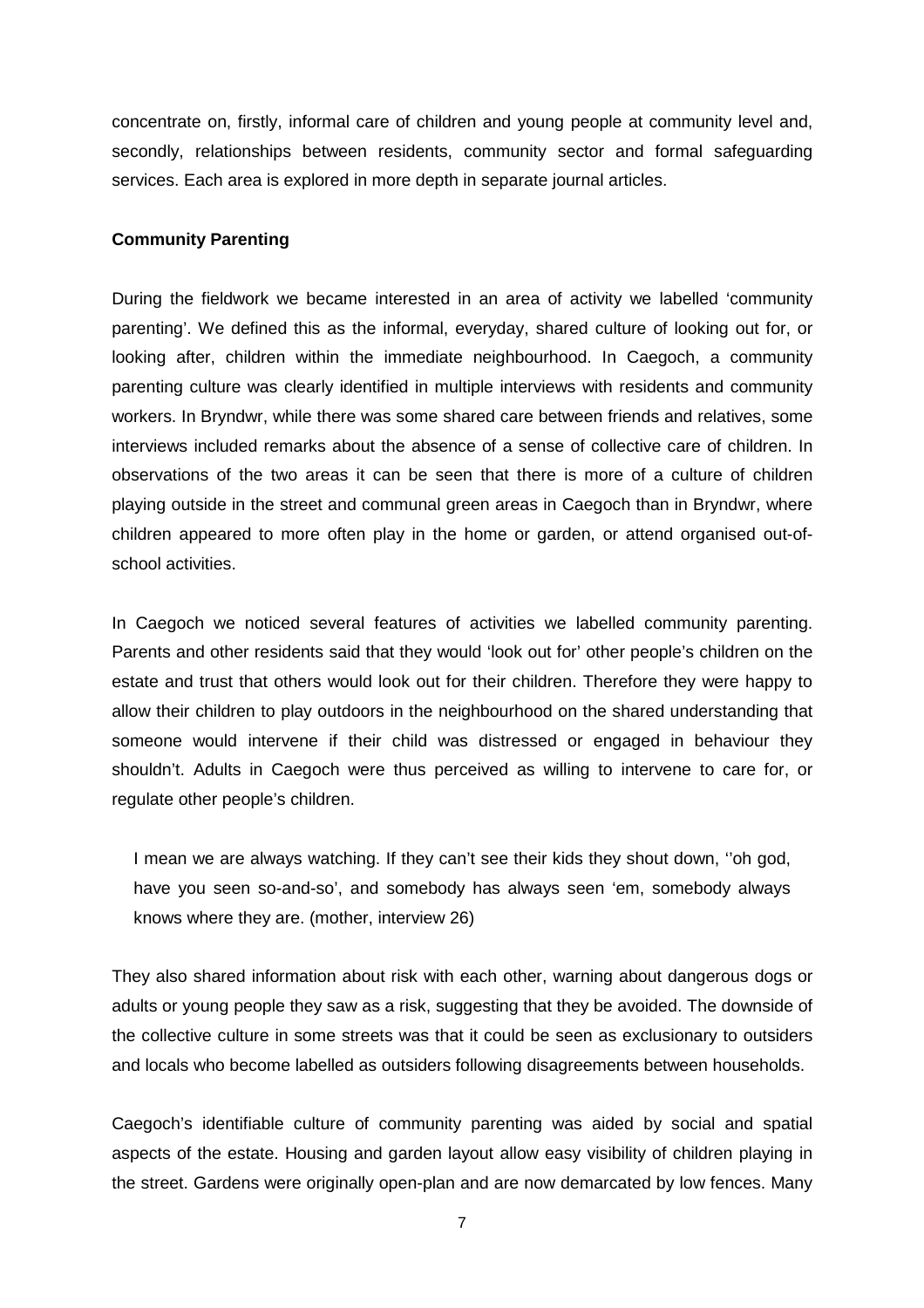formal and informal play areas can be seen from windows and gardens. Children, taking researchers on tours of their preferred play areas were able to look down from parts of the hillside or patch of grass they were playing on and comment on who was at home or in the garden. This spatial openness of the estate contrasted with that of the newer build area of Hilltop, where houses were set further back from the street, and many gardens had high fences. A social aspect that aided community parenting was the practice of adults sitting outside in front gardens to socialise together and keep an eye on the children in the street.

A further socio-spatial aspect in Caegoch was the close proximity of family to many residents, with streets often containing several households who were related. One resident explained that she had six siblings living in separate households within two or three streets of her home. We would suggest that these kinship networks, which stretch across three or four generations in some cases, reinforced a sense that there was a communal culture of parenting, with general agreement on acceptable and unacceptable levels of parenting.

In Caegoch, interestingly, although the outdoor culture of play and parenting might be seen to be traditional and almost timeless, adult residents noted that many of them would no longer allow their children to play in a nearby wooded area, where they themselves had played as children, with concerns about drug and alcohol use by teenagers and young adults in that area.

Most residents, community workers and professionals such as social workers and housing officers spoke approvingly of the culture of reciprocity and collective care on Caegoch estate. Nonetheless, we identified a disjuncture between how residents felt they were perceived by outsiders and how they understood their own parenting practices. Much of the activity appears to residents and those who know the area well as self-evident and visible, but to outsiders the same practices may appear to reinforce stereotypes of unregulated children allowed to wander at will by negligent parents. Estates such as Caegoch have been subject of much dismay and anxiety in sections of the press (Jones, 2011) and we detected aspects of this discourse in interviews with residents from Bryndwr, when talking about estates such as Caegoch. This narrative was also present within Caegoch, as some parents differentiated themselves from those they perceived as giving the estate a bad reputation. Here, parents were described as absent, concerned more about drinking and smoking than directly caring for their children. This picture of unregulated children contrasts with parental narratives on Caegoch, illustrated here by a mother living in one of the most stigmatised streets in the area.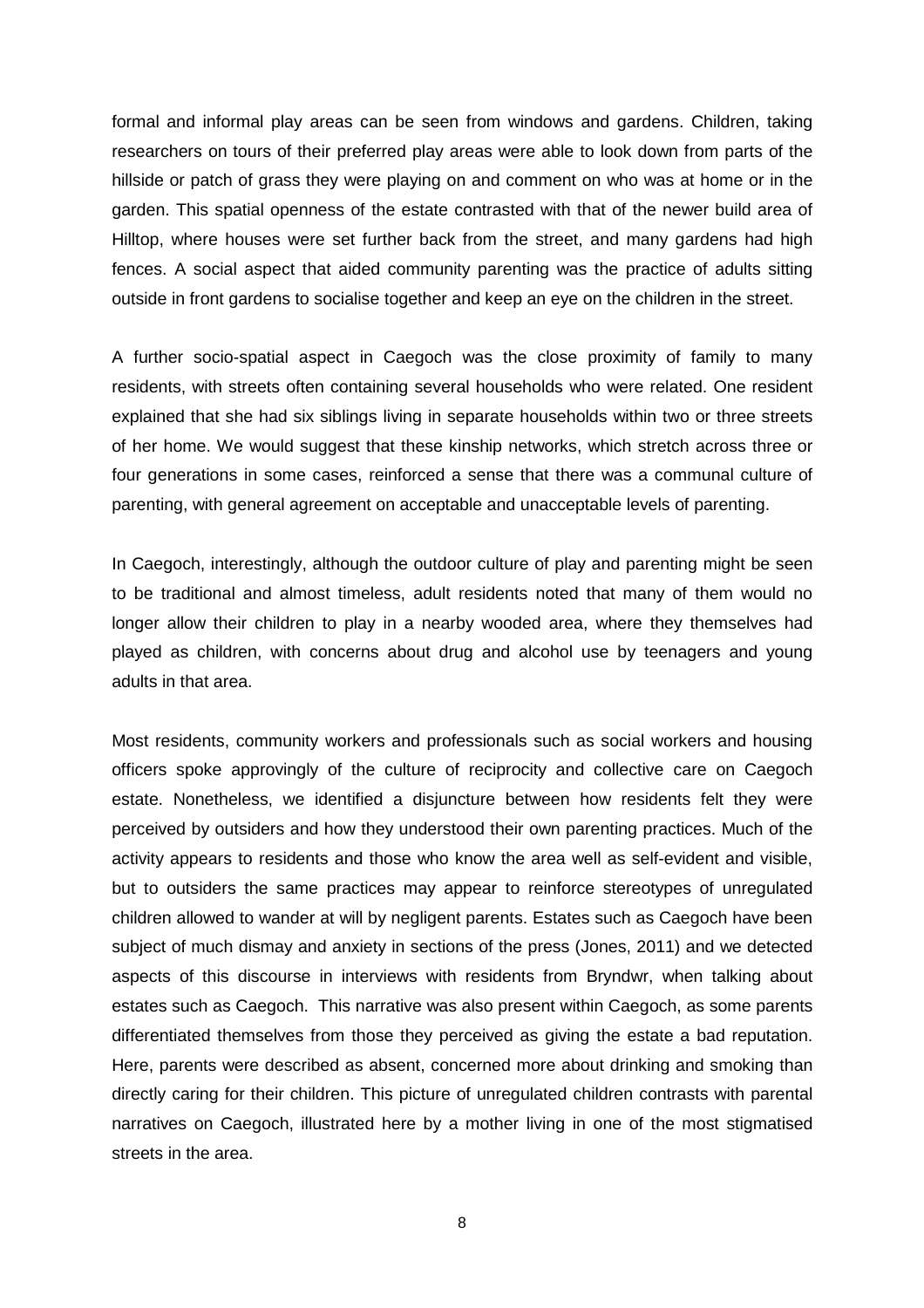I wouldn't leave them. They are allowed to go out in the garden. If I am out in the garden they can go to the end of the street to my sister in law's or across the road to their godmother's or my niece's cross the road but otherwise they are not allowed to go out on the street.(Mother of two school-aged children, Interview 4)

There is a risk that an analysis of community parenting in Caegoch or elsewhere can become an exercise in nostalgia or over-optimism. There are real social and economic problems on Caegoch, strongly exacerbated by high levels of poverty. Nonetheless, social analyses can overlook the many positives aspects of life in such communities. Almost all of the residents we spoke to said they would not wish to live anywhere else, including some who had moved there as adults and others who had tried living elsewhere for a time. Equally, it would be wrong to label areas such as Bryndwr as somewhat lacking. Although some residents there expressed some regret for what they saw as the lost collective cultures of their childhood (either in Bryndwr or on estates such as Caegoch) again, most were satisfied that the areas was a particularly good one in which to bring up a family.

# **Safeguarding spheres**

The second area of analysis to be presented here is the relationship between three overlapping 'spheres' of safeguarding in Caegoch (see Figure 1). Enablers and barriers to relationships between these spheres are identified. These are defined as follows. The informal sphere consists of the residents of a community. The *community (or semi-formal)* sphere in Caegoch includes the local community development project and a family and early years' project run by a large voluntary organisation. In Caegoch, community groups and organisations organise extensive child care and play provision, youth work, parenting programmes, training and employment initiatives and traditional community development approaches of enabling local residents to identify local needs and develop responses to these. The formal sphere is the statutory safeguarding sector, including those centrally involved in child protection work such social services and the police child protection unit and those who may be seen to have a broader 'safeguarding' remit such as schools and health visitors. The spheres are similar in scope to the informal, semi-formal and formal family support services identified by Ghate and Hazel (2002). We have explored qualitative accounts of formal relationships between these spheres, such as referrals and community or social work interventions and informal aspects such as attitudes, beliefs and experiences. There is much overlap between the spheres, with, for example, some residents working or volunteering in the community or statutory sector and projects in the community sphere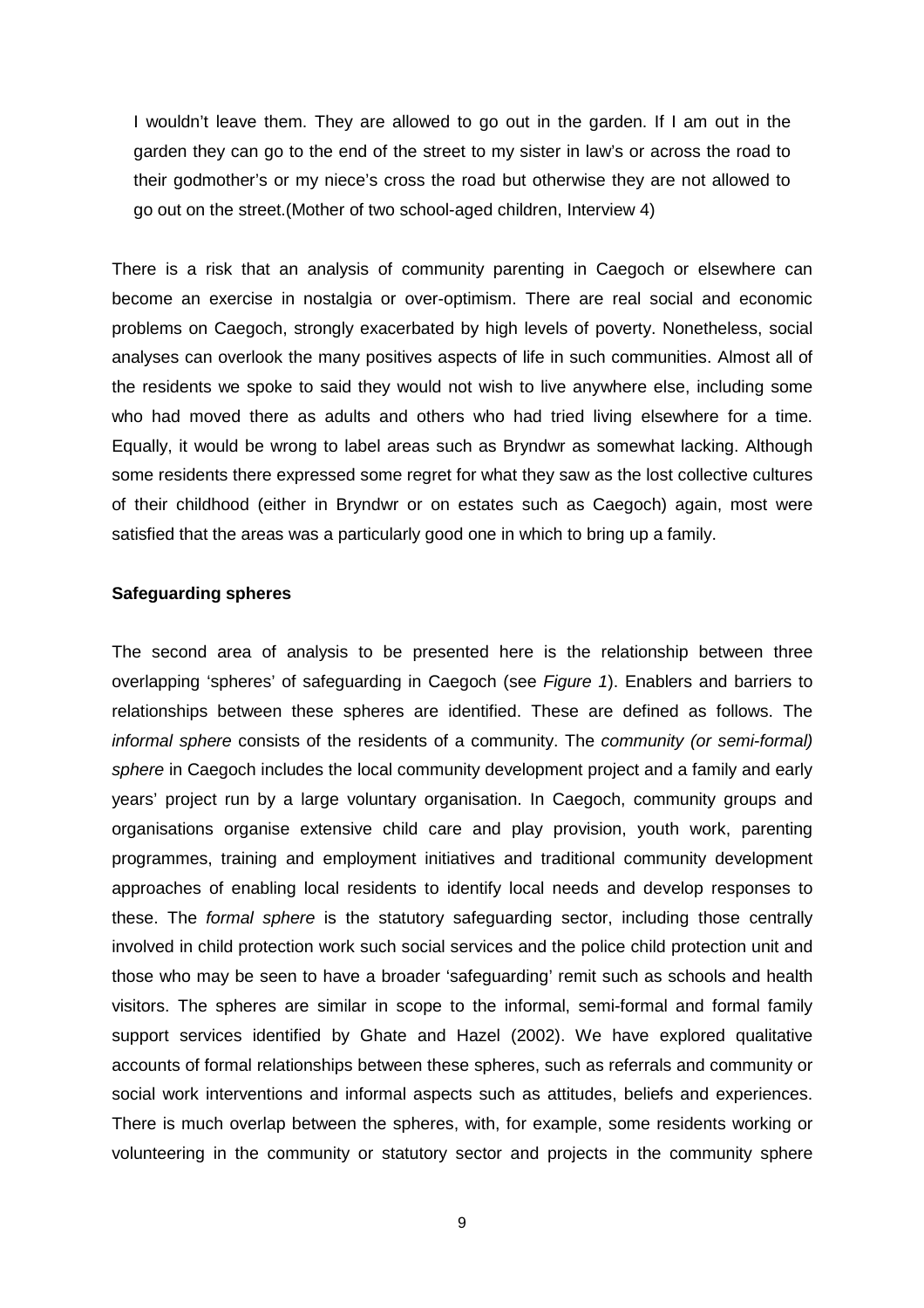being funded to perform safeguarding services, sometimes as part of individual children's protection plans.



Enablers of positive relationships between spheres can be summed up as availability and approachability. These have a number of spatial, temporal and biographical features as follows:

- 1. Proximity of formal services, or individuals who can be informally approached for help. This included trusted neighbours, local councillors who lived on the estate and community services within walking distance.
- 2. Availability. This temporal element meant that people and services who were available out-of-hours, who would appear in a crisis, even if on a weekend or at night. It also meant availability on an on-going basis, including services which could be accessed on a long-term, occasional basis, without the need for formal referrals and applications.
- 3. Biographical. Trusted people who could be relied on for help, whether workers or residents, were local people who may have been through difficult times themselves.
- 4. Style. An informal, approachable style.
- 5. Scope. Services that could help with any type of crisis, whether practical or emotional.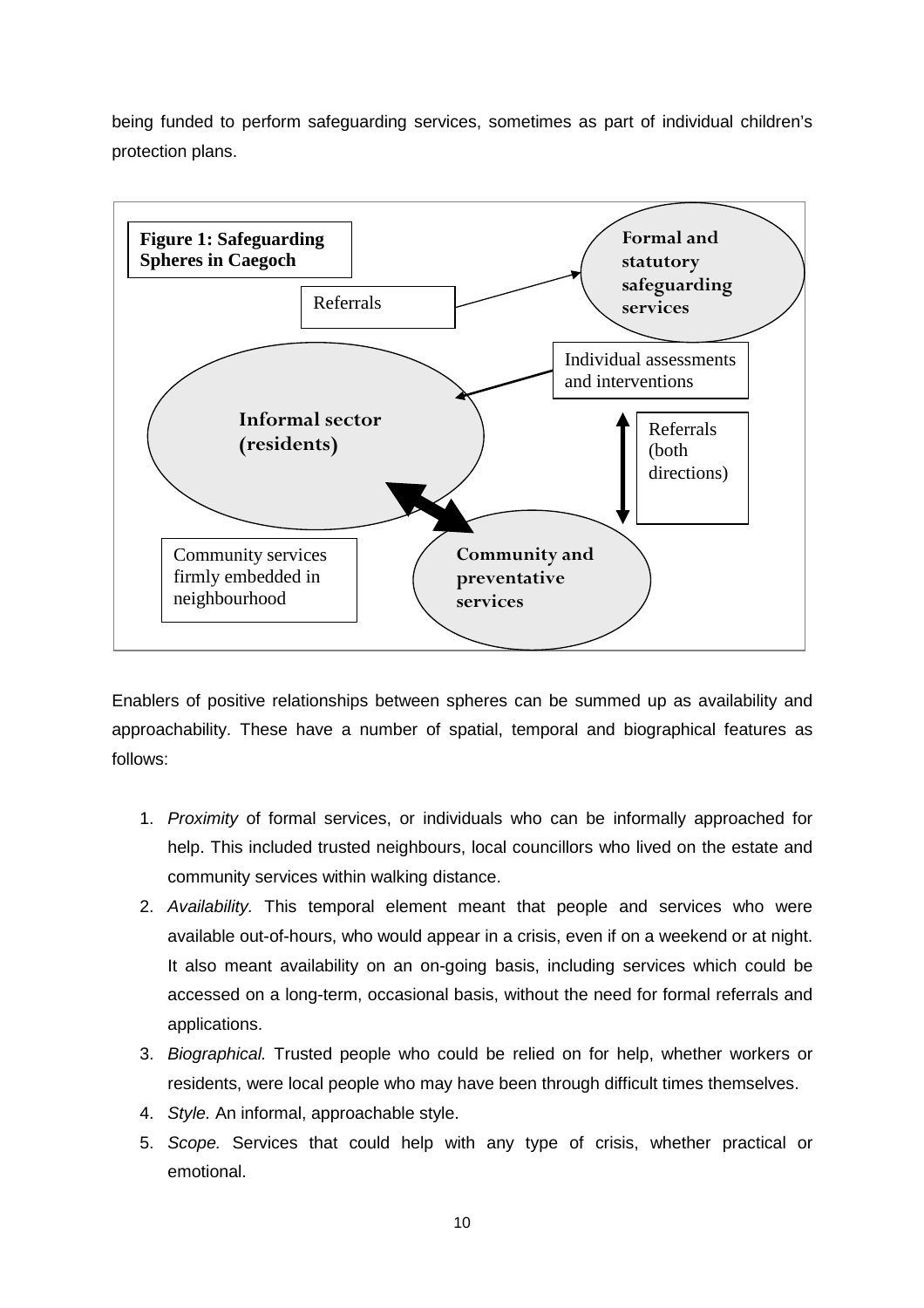It was clear that these enabling factors were often seen in the informal sphere (between neighbours), were particularly associated with the community sphere of safeguarding (the community centre and other voluntary groups) and were much more rarely associated with the formal sphere (particularly social services). It is noticeable that many of the enabling features were met by 'patch-based' generic social work teams (Barclay, 1982), which were common in many areas in the 1980s and 1990s but have since largely been replaced by centralised, specialised teams in most social service departments in the UK.

# **Conclusion**

We would suggest that the findings from this study, some of which are described briefly above, have implications for social policies and practices in Wales and beyond. Taking a neighbourhood as a focus rather than a group associated with safeguarding such as identified recipients of child protection services or professionals, we have been able to explore the relationships between different forms of services within the broad 'safeguarding' umbrella and a local community. We have also been able to explore safeguarding practices below the radar of formal services, the informal interactions between residents to care for children in the community. We would suggest that acknowledgement of local knowledges, beliefs and practices are vital when planning services such as area interventions to improve children's welfare, in order that existing community strengths be recognised and built on. Practitioners assessing individual children's welfare need to find out about the child's wider environment, including risks and safeguards within the neighbourhood and community, rather than simply concentrating on the immediate household.

There are several limitations to this study that have a bearing on the findings. Firstly, it is impossible to generalise from a case study based in two neighbourhoods in one corner of the UK. Instead this study illustrates some of the micro-relationships, beliefs and interpersonal interactions that are difficult to uncover in larger scale research such as surveys. Secondly, it should be noted that many of the resident participants were contacted directly or indirectly through community workers, which might have led to some bias in views on the importance of community work in the area. Lastly participants, whether residents or workers, might have felt disinclined to draw attention to difficult stories about the neighbourhood, due to the awareness that the area was already stigmatised. Nonetheless, opinions and experiences were by no means universal, suggesting that these last two limitations did not have an overwhelming impact on the data generation.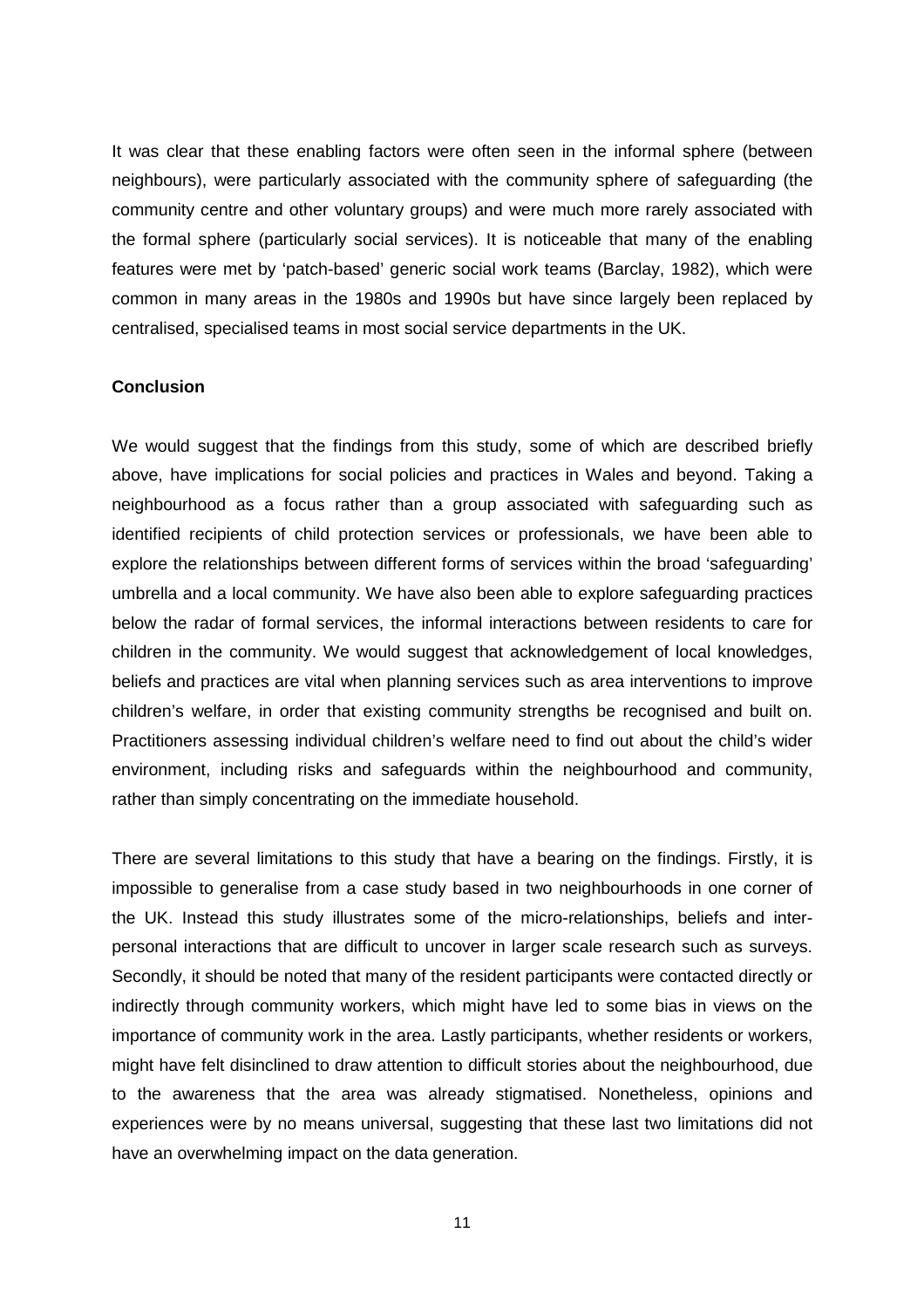This project raises the question of whether relationships with service providers and experiences of community parenting are limited to the specific socio-economic and cultural context of this locality. The research questions are currently being explored in a more affluent city suburb and it may be helpful to repeat the study in inner city areas. The project also gave rise to 'spin-off' mini projects inspired by issues arising in the study and researchers have gone on to study issues across the wider valleys locality relating to military recruitment of young people, the relationship between schools and neighbourhoods and the role of out of school child care.

# **List of study publications**

Holland, S., Tannock, S. and Collicott, H. (2011a) 'Everybody's business? A research review of the informal safeguarding of other people's children in the UK' Children and Society, 25 (5) 406-416.

Holland, S., Burgess, S., Grogan-Kaylor, A. and Delva, J. (2011b) 'Understanding neighbourhoods, communities and environments: new approaches for social work research' British Journal of Social Work. 41 (4) 689-707. doi: 10.1093/bjsw/bcq123

# **Under review**

'Trust in the community: understanding the relationship between formal, semi-formal and informal child safeguarding in a local neighbourhood' (author: S. Holland).

'Community parenting and the safeguarding of children at neighbourhood level' (authors Rh. Evans and S. Holland).

# **Acknowledgements**

With thanks to others in WISERD who have contributed to the study, including Rebecca Edwards, Bella Dicks, Stephen Burgess, Hayley Collicott and Kate Moles.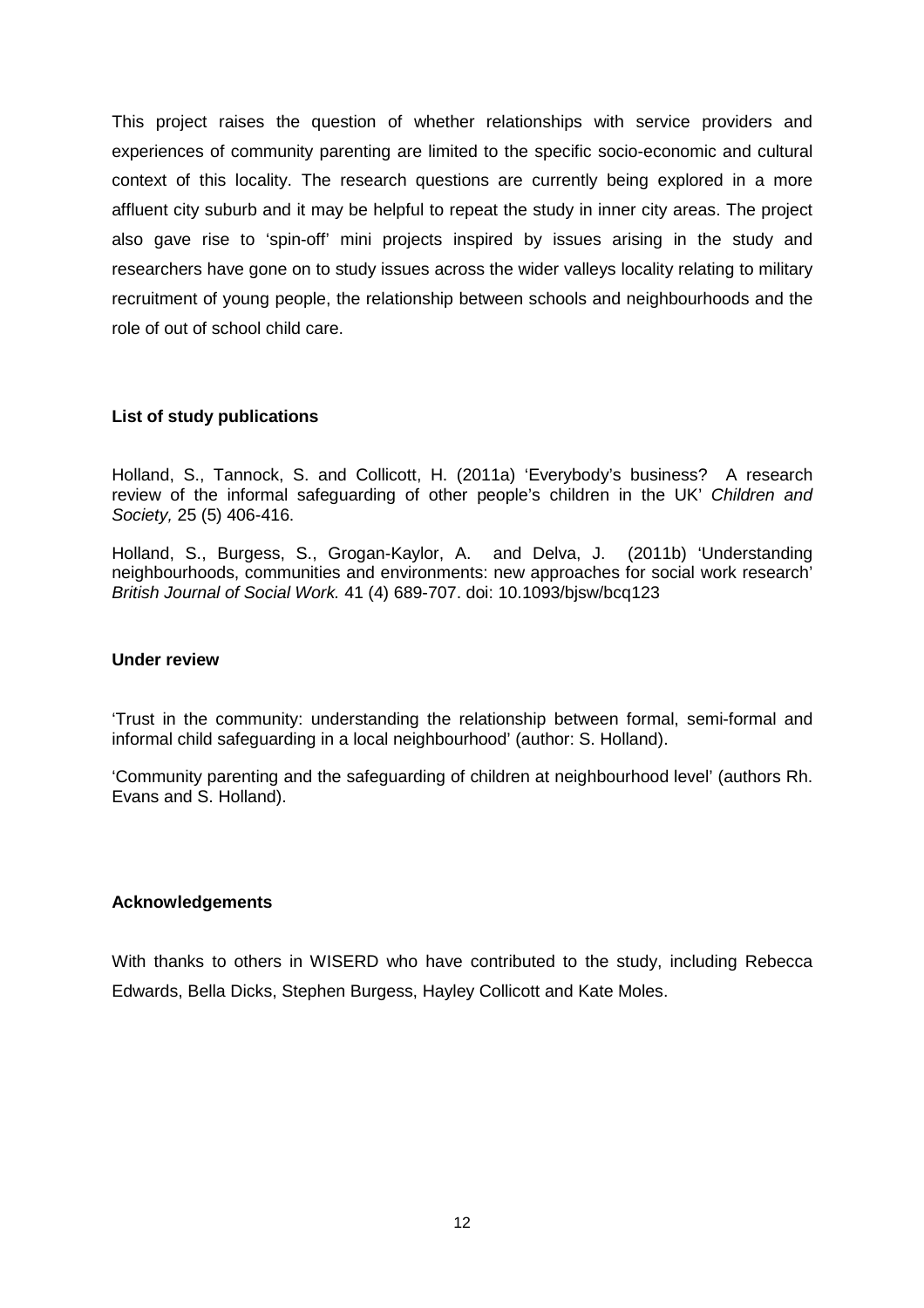# **References**

Barclay P. (1982) Social Workers: Their Role and Tasks. London: Bedford Square Press.

Barnes J. (2007) Down Our Way: The Relevance of Neighbourhoods for Parenting and Child Development. Chichester: Wiley.

BBC (2008) 'Neighbours 'save abused children.'' [22/09/09] Available online at: http://news.bbc.co.uk/1/hi/uk/7625425.stm. [accessed 22 December 2010]

Broadhurst K, Wastell D, White S, Hall C, Peckover S, Thompson K, Pithouse A, Davey D. (2010) 'Performing 'Initial Assessment': Identifying the latent conditions for error at the frontdoor of local authority children's services', British Journal of Social Work **40**(2): 352-370.

Dex S. (2003) Families and Work in the Twenty-First Century. JRF:York.

Dicks B., Soyinka B. and Coffey A. (2006) 'Multimodal ethnography', Qualitative Research, **6**(1) 77–96.

Elliott F and Frean A. (2008) 'Telling off other people's children is everyone's duty, says Cameron', The Times [05/02/08].

Furedi F. (2008) Paranoid Parentin.  $(3<sup>rd</sup>$  edition) Contiuum: London.

Ghate D, Hazel N. (2002) Parenting in Poor Environments: Stress, Support and Coping. Jessica Kingsley: London.

Gill O. Tanner C. Bland L. (2002) Family Support: Strengths and Pressures in a 'High Risk' Neighbourhood. Barnardo's: Barkingside.

Gill T. (2007) No Fear: Growing Up in a Risk Averse Society. Calouste Gulbenkian Foundation: London.

Gillies V. (2008) 'Childrearing, class and the new politics of parenting', Sociology Compass **2/3**:1079-1095.

Guldberg H. (2009) Reclaiming Childhood. Routledge: Abingdon.

Ipsos MORI. (2006) Attitudes Towards Teenagers and Crime. Available online at: http://www.ipsos-mori.com/researchpublications/researcharchive/poll.aspx?oItemId=287. [accessed 22 December 2010].

Jones O. (2011) Chavs: The Demonisation of the Working Class. London: Verso.

Munro E. (1996) 'Avoidable and unavoidable mistakes in child protection work', British Journal of Social Work **26**:793-808.

Seaman P, Turner K, Hill M, Stafford A, Walker M. (2005) Parenting and Children's Resilience in Disadvantaged Communities. JRF: York.

Speight S, Smith R, La Valle I, Schneider V, Perry J, Coshall C, Tipping S. (2009) Childcare and Early Years Survey of Parents 2008. DSCF/NatCen: London.

Thomas G. (2011) 'A typology for the case study in social science following a review of definition, discourse, and structure', Qualitative Inquiry, **17**(6) 511–521.